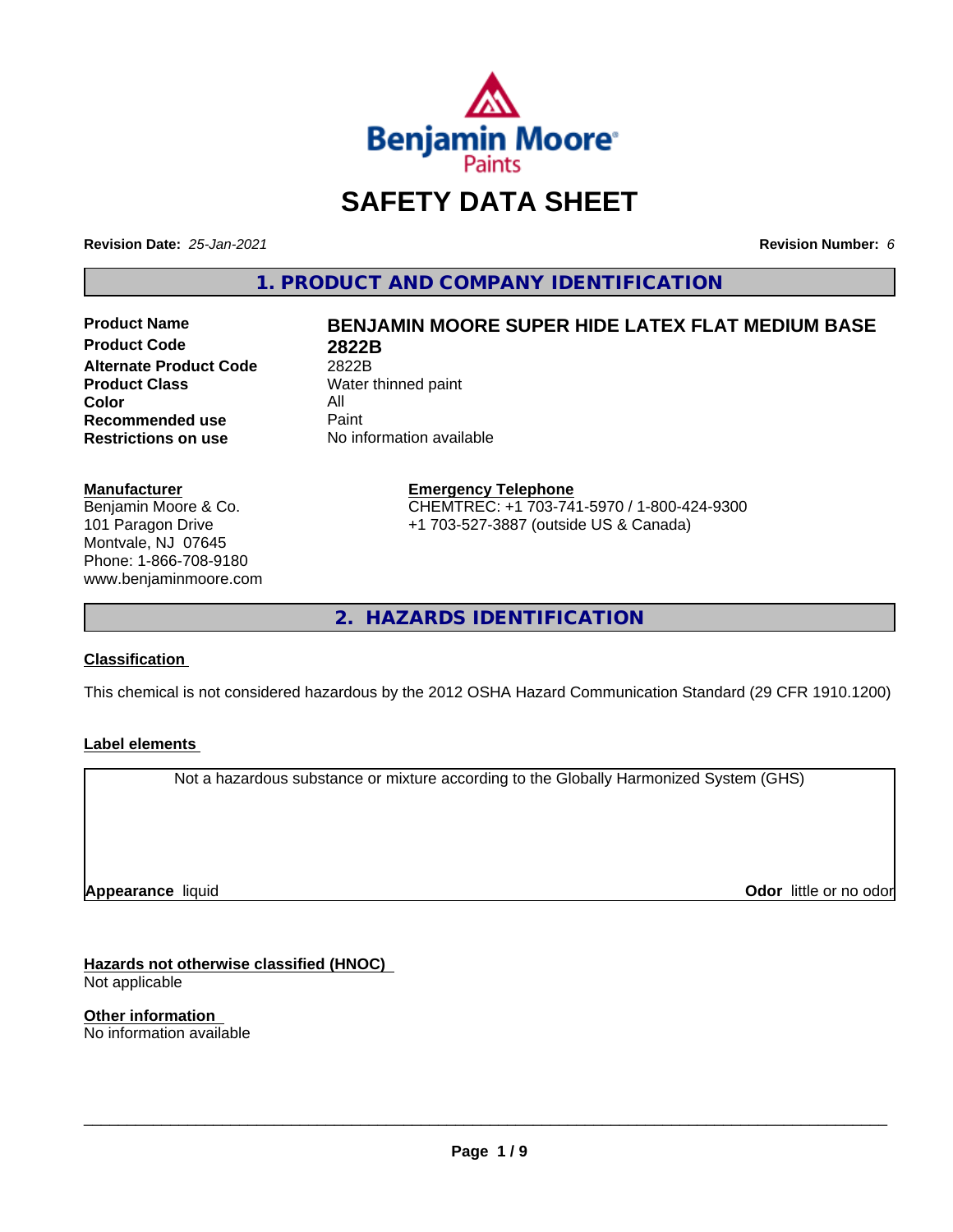**WARNING:** This product contains isothiazolinone compounds at levels of <0.1%. These substances are biocides commonly found in most paints and a variety of personal care products as a preservative. Certain individuals may be sensitive or allergic to these substances, even at low levels.

\_\_\_\_\_\_\_\_\_\_\_\_\_\_\_\_\_\_\_\_\_\_\_\_\_\_\_\_\_\_\_\_\_\_\_\_\_\_\_\_\_\_\_\_\_\_\_\_\_\_\_\_\_\_\_\_\_\_\_\_\_\_\_\_\_\_\_\_\_\_\_\_\_\_\_\_\_\_\_\_\_\_\_\_\_\_\_\_\_\_\_\_\_

# **3. COMPOSITION INFORMATION ON COMPONENTS**

| <b>Chemical name</b>           | O NU<br>r۸<br>CAS No.                                   | <br>$\sim$<br>- 70       |
|--------------------------------|---------------------------------------------------------|--------------------------|
| .imestone<br>---               | $\sim$<br>1317<br>$\overline{\phantom{a}}$<br>-65-<br>. | $\sim$<br>20<br>ັບ<br>v. |
| Titaniu.<br><br>dioxide<br>յստ | 0.100<br>$\sim$<br>--<br>$.34+$<br>ັ                    | 10                       |

|                                                  | 4. FIRST AID MEASURES                                                                                    |
|--------------------------------------------------|----------------------------------------------------------------------------------------------------------|
| <b>General Advice</b>                            | No hazards which require special first aid measures.                                                     |
| <b>Eye Contact</b>                               | Rinse thoroughly with plenty of water for at least 15 minutes and consult a<br>physician.                |
| <b>Skin Contact</b>                              | Wash off immediately with soap and plenty of water while removing all<br>contaminated clothes and shoes. |
| <b>Inhalation</b>                                | Move to fresh air. If symptoms persist, call a physician.                                                |
| Ingestion                                        | Clean mouth with water and afterwards drink plenty of water. Consult a physician<br>if necessary.        |
| <b>Most Important</b><br><b>Symptoms/Effects</b> | None known.                                                                                              |
| <b>Notes To Physician</b>                        | Treat symptomatically.                                                                                   |

**5. FIRE-FIGHTING MEASURES**

| Protective equipment and precautions for firefighters<br>As in any fire, wear self-contained breathing apparatus<br>pressure-demand, MSHA/NIOSH (approved or equivalent) |  |
|--------------------------------------------------------------------------------------------------------------------------------------------------------------------------|--|
| and full protective gear.                                                                                                                                                |  |
| Closed containers may rupture if exposed to fire or<br><b>Specific Hazards Arising From The Chemical</b><br>extreme heat.                                                |  |
| No.<br>Sensitivity to mechanical impact                                                                                                                                  |  |
| No.<br>Sensitivity to static discharge                                                                                                                                   |  |
| <b>Flash Point Data</b><br>Not applicable<br>Flash point (°F)<br>Flash Point (°C)<br>Not applicable<br>Not applicable<br><b>Method</b>                                   |  |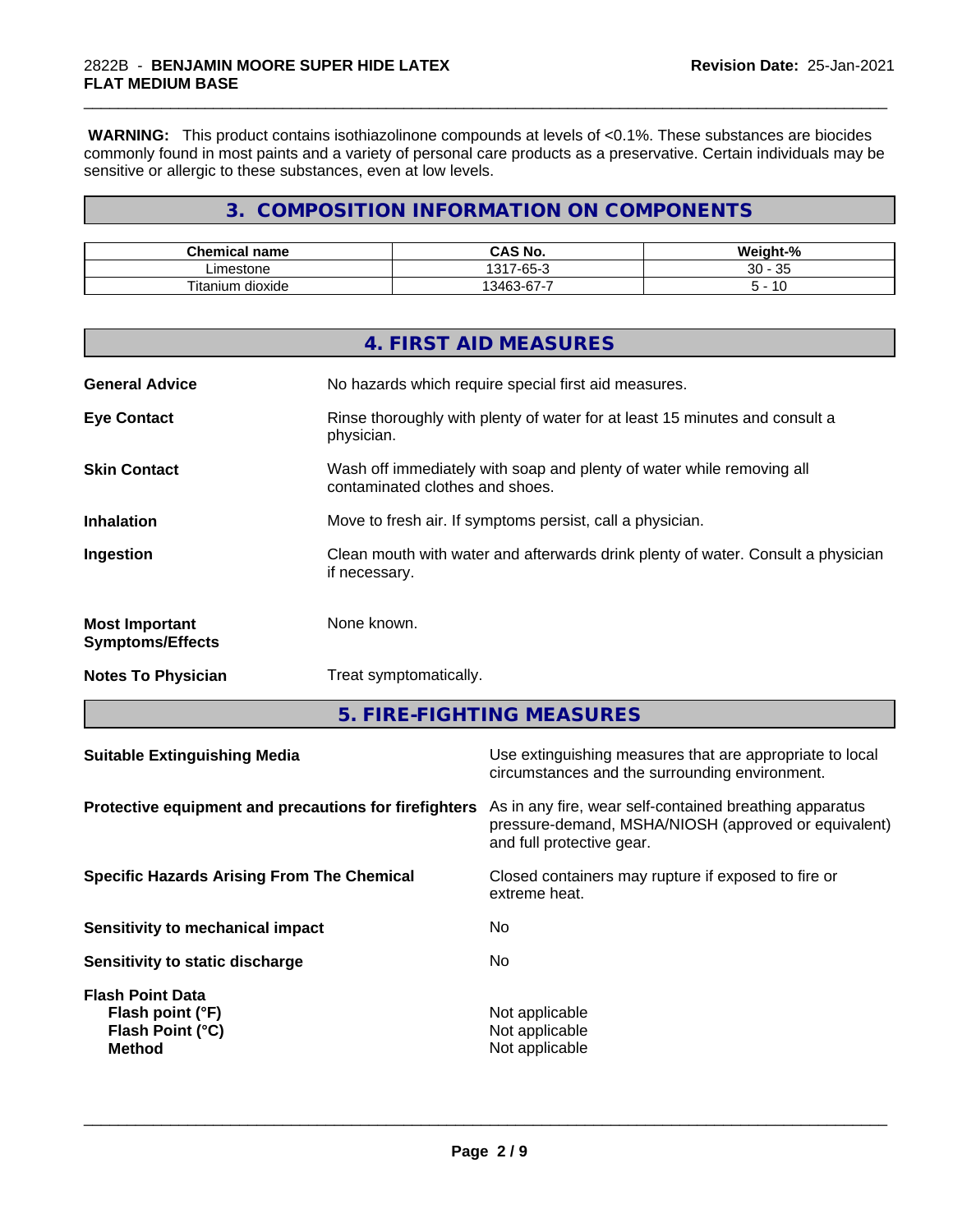#### **Flammability Limits In Air**

**Lower flammability limit:** Not applicable **Upper flammability limit:** Not applicable

\_\_\_\_\_\_\_\_\_\_\_\_\_\_\_\_\_\_\_\_\_\_\_\_\_\_\_\_\_\_\_\_\_\_\_\_\_\_\_\_\_\_\_\_\_\_\_\_\_\_\_\_\_\_\_\_\_\_\_\_\_\_\_\_\_\_\_\_\_\_\_\_\_\_\_\_\_\_\_\_\_\_\_\_\_\_\_\_\_\_\_\_\_

**NFPA Health:** 1 **Flammability:** 0 **Instability:** 0 **Special:** Not Applicable

#### **NFPA Legend**

- 0 Not Hazardous
- 1 Slightly
- 2 Moderate
- 3 High
- 4 Severe

*The ratings assigned are only suggested ratings, the contractor/employer has ultimate responsibilities for NFPA ratings where this system is used.*

*Additional information regarding the NFPA rating system is available from the National Fire Protection Agency (NFPA) at www.nfpa.org.*

# **6. ACCIDENTAL RELEASE MEASURES**

| <b>Personal Precautions</b>      | Avoid contact with skin, eyes and clothing. Ensure adequate ventilation.                                                                                                         |  |  |
|----------------------------------|----------------------------------------------------------------------------------------------------------------------------------------------------------------------------------|--|--|
| <b>Other Information</b>         | Prevent further leakage or spillage if safe to do so.                                                                                                                            |  |  |
| <b>Environmental precautions</b> | See Section 12 for additional Ecological Information.                                                                                                                            |  |  |
| <b>Methods for Cleaning Up</b>   | Soak up with inert absorbent material. Sweep up and shovel into suitable<br>containers for disposal.                                                                             |  |  |
|                                  | 7. HANDLING AND STORAGE                                                                                                                                                          |  |  |
| <b>Handling</b>                  | Avoid contact with skin, eyes and clothing. Avoid breathing vapors, spray mists or<br>sanding dust. In case of insufficient ventilation, wear suitable respiratory<br>equipment. |  |  |
| <b>Storage</b>                   | Keep container tightly closed. Keep out of the reach of children.                                                                                                                |  |  |
| <b>Incompatible Materials</b>    | No information available                                                                                                                                                         |  |  |

# **8. EXPOSURE CONTROLS/PERSONAL PROTECTION**

#### **Exposure Limits**

| <b>Chemical name</b> | <b>ACGIH TLV</b>         | <b>OSHA PEL</b>                            |
|----------------------|--------------------------|--------------------------------------------|
| Limestone            | N/E                      | TWA<br>15 mg/m <sup>3</sup> -              |
|                      |                          | TWA<br>ა mg/m <sup>3</sup>                 |
| Titanium dioxide     | TWA: $10 \text{ ma/m}^3$ | <b>TWA</b><br>15 mg/m <sup>3</sup> $\cdot$ |

#### **Legend**

ACGIH - American Conference of Governmental Industrial Hygienists Exposure Limits OSHA - Occupational Safety & Health Administration Exposure Limits N/E - Not Established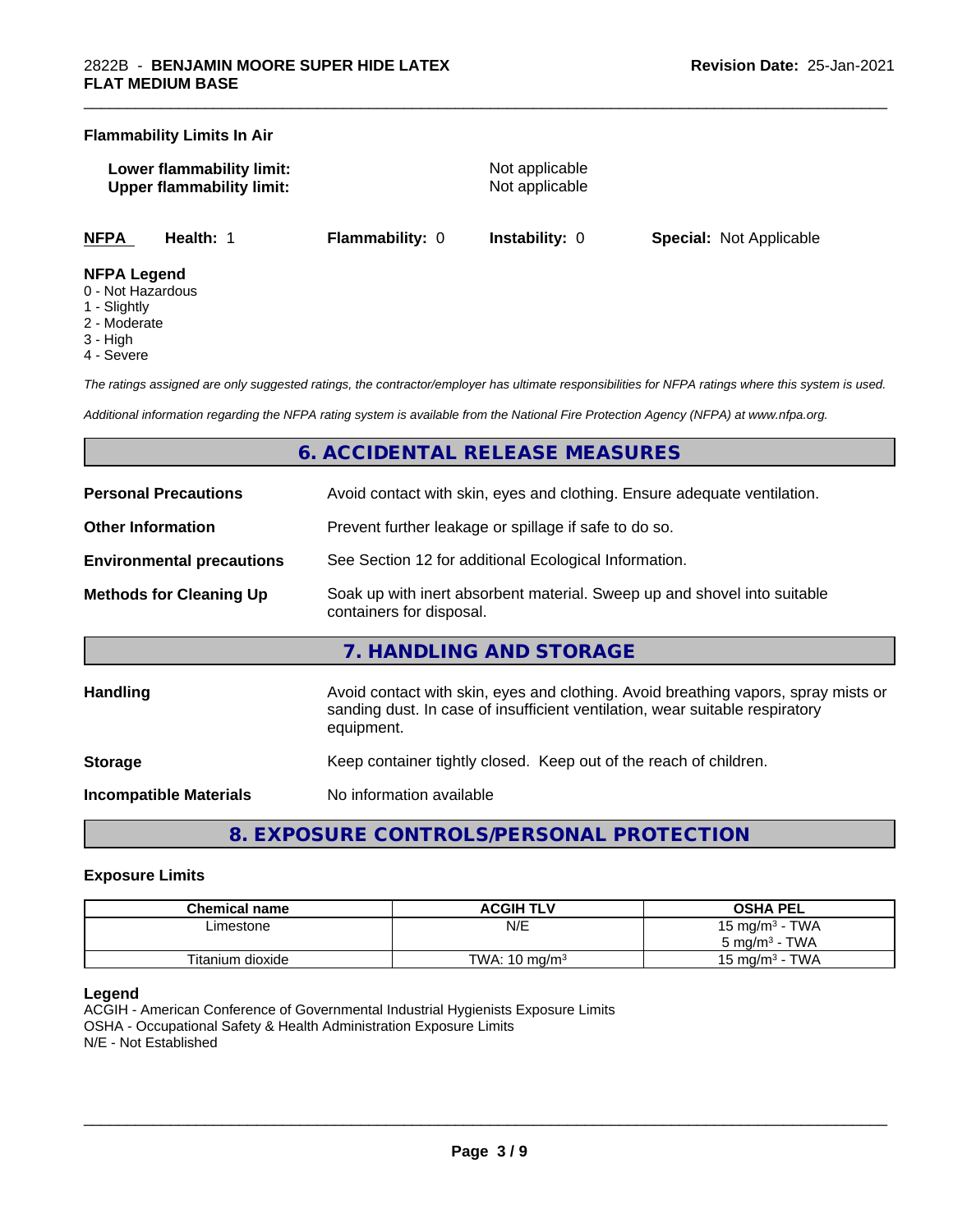| <b>Engineering Measures</b>          | Ensure adequate ventilation, especially in confined areas.                                                                          |  |  |
|--------------------------------------|-------------------------------------------------------------------------------------------------------------------------------------|--|--|
| <b>Personal Protective Equipment</b> |                                                                                                                                     |  |  |
| <b>Eye/Face Protection</b>           | Safety glasses with side-shields.                                                                                                   |  |  |
| <b>Skin Protection</b>               | Protective gloves and impervious clothing.                                                                                          |  |  |
| <b>Respiratory Protection</b>        | In case of insufficient ventilation wear suitable respiratory equipment.                                                            |  |  |
| <b>Hygiene Measures</b>              | Avoid contact with skin, eyes and clothing. Remove and wash contaminated<br>clothing before re-use. Wash thoroughly after handling. |  |  |

# **9. PHYSICAL AND CHEMICAL PROPERTIES**

| Appearance                           | liquid                   |
|--------------------------------------|--------------------------|
| Odor                                 | little or no odor        |
| <b>Odor Threshold</b>                | No information available |
| Density (Ibs/gal)                    | 11.95 - 12.05            |
| <b>Specific Gravity</b>              | $1.43 - 1.45$            |
| рH                                   | No information available |
| <b>Viscosity (cps)</b>               | No information available |
| Solubility(ies)                      | No information available |
| <b>Water solubility</b>              | No information available |
| <b>Evaporation Rate</b>              | No information available |
| Vapor pressure                       | No information available |
| Vapor density                        | No information available |
| Wt. % Solids                         | $50 - 60$                |
| Vol. % Solids                        | $35 - 45$                |
| Wt. % Volatiles                      | $40 - 50$                |
| Vol. % Volatiles                     | $55 - 65$                |
| <b>VOC Regulatory Limit (g/L)</b>    | < 50                     |
| <b>Boiling Point (°F)</b>            | 212                      |
| <b>Boiling Point (°C)</b>            | 100                      |
| Freezing point (°F)                  | 32                       |
| <b>Freezing Point (°C)</b>           | 0                        |
| Flash point (°F)                     | Not applicable           |
| Flash Point (°C)                     | Not applicable           |
| <b>Method</b>                        | Not applicable           |
| <b>Flammability (solid, gas)</b>     | Not applicable           |
| <b>Upper flammability limit:</b>     | Not applicable           |
| Lower flammability limit:            | Not applicable           |
| <b>Autoignition Temperature (°F)</b> | No information available |
| <b>Autoignition Temperature (°C)</b> | No information available |
| Decomposition Temperature (°F)       | No information available |
| Decomposition Temperature (°C)       | No information available |
| <b>Partition coefficient</b>         | No information available |

\_\_\_\_\_\_\_\_\_\_\_\_\_\_\_\_\_\_\_\_\_\_\_\_\_\_\_\_\_\_\_\_\_\_\_\_\_\_\_\_\_\_\_\_\_\_\_\_\_\_\_\_\_\_\_\_\_\_\_\_\_\_\_\_\_\_\_\_\_\_\_\_\_\_\_\_\_\_\_\_\_\_\_\_\_\_\_\_\_\_\_\_\_

**10. STABILITY AND REACTIVITY**

**Reactivity** Not Applicable

**Chemical Stability Stable under normal conditions.** 

**Conditions to avoid Conditions to avoid Prevent from freezing.**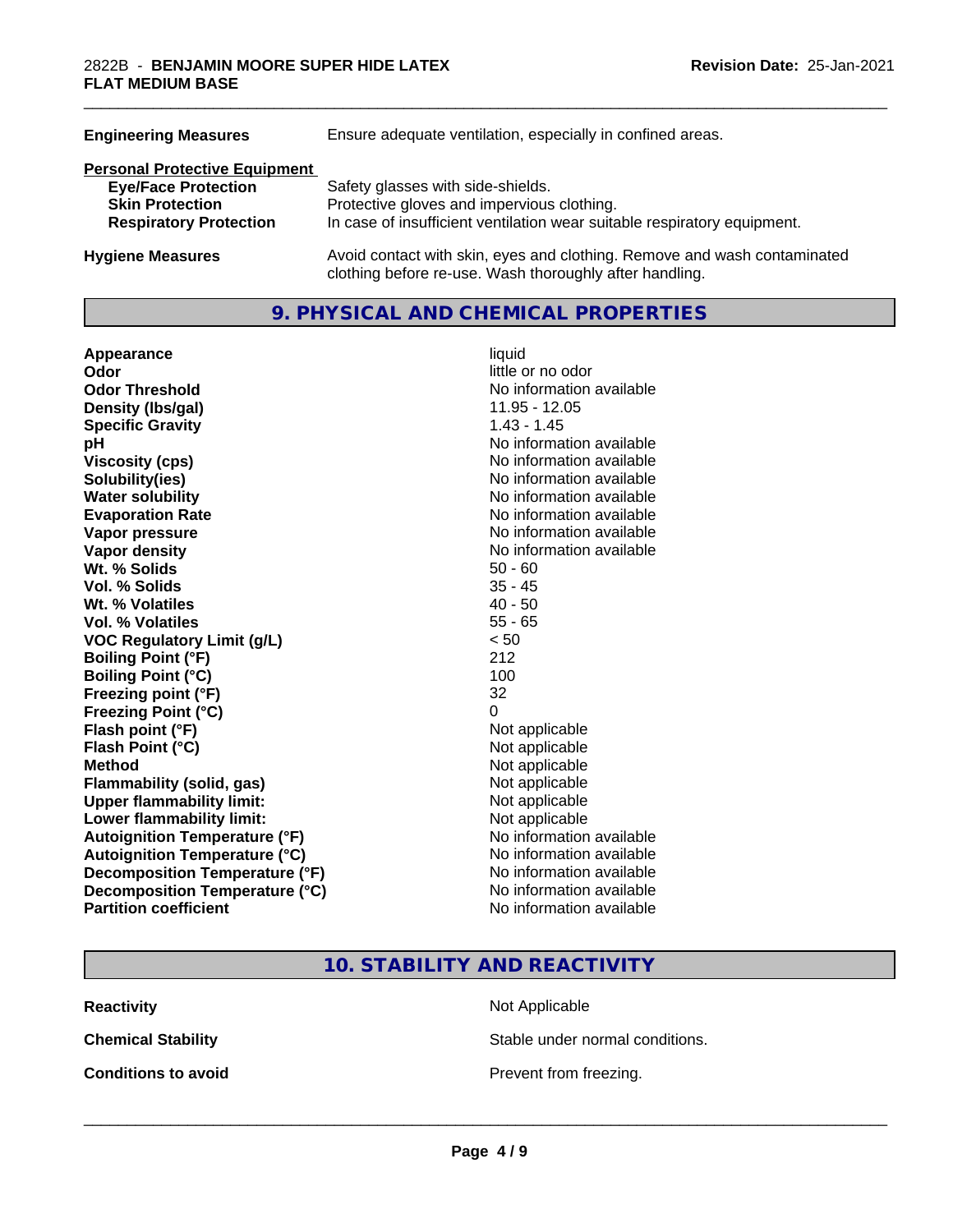| <b>Incompatible Materials</b>                                                                                                                                                                                                                                                                                              |                                                                                                                                                                                                                                                                                              | No materials to be especially mentioned.                                                   |  |
|----------------------------------------------------------------------------------------------------------------------------------------------------------------------------------------------------------------------------------------------------------------------------------------------------------------------------|----------------------------------------------------------------------------------------------------------------------------------------------------------------------------------------------------------------------------------------------------------------------------------------------|--------------------------------------------------------------------------------------------|--|
| <b>Hazardous Decomposition Products</b><br><b>Possibility of hazardous reactions</b>                                                                                                                                                                                                                                       |                                                                                                                                                                                                                                                                                              | None under normal use.                                                                     |  |
|                                                                                                                                                                                                                                                                                                                            |                                                                                                                                                                                                                                                                                              | None under normal conditions of use.                                                       |  |
|                                                                                                                                                                                                                                                                                                                            |                                                                                                                                                                                                                                                                                              | 11. TOXICOLOGICAL INFORMATION                                                              |  |
| <b>Product Information</b>                                                                                                                                                                                                                                                                                                 |                                                                                                                                                                                                                                                                                              |                                                                                            |  |
| Information on likely routes of exposure                                                                                                                                                                                                                                                                                   |                                                                                                                                                                                                                                                                                              |                                                                                            |  |
| <b>Principal Routes of Exposure</b><br>Eye contact, skin contact and inhalation.                                                                                                                                                                                                                                           |                                                                                                                                                                                                                                                                                              |                                                                                            |  |
| <b>Acute Toxicity</b>                                                                                                                                                                                                                                                                                                      |                                                                                                                                                                                                                                                                                              |                                                                                            |  |
| No information available<br><b>Product Information</b>                                                                                                                                                                                                                                                                     |                                                                                                                                                                                                                                                                                              |                                                                                            |  |
| Symptoms related to the physical, chemical and toxicological characteristics                                                                                                                                                                                                                                               |                                                                                                                                                                                                                                                                                              |                                                                                            |  |
| No information available<br><b>Symptoms</b>                                                                                                                                                                                                                                                                                |                                                                                                                                                                                                                                                                                              |                                                                                            |  |
|                                                                                                                                                                                                                                                                                                                            |                                                                                                                                                                                                                                                                                              | Delayed and immediate effects as well as chronic effects from short and long-term exposure |  |
| Eye contact<br><b>Skin contact</b><br><b>Inhalation</b>                                                                                                                                                                                                                                                                    | May cause slight irritation.<br>skin and cause irritation.<br>May cause irritation of respiratory tract.                                                                                                                                                                                     | Substance may cause slight skin irritation. Prolonged or repeated contact may dry          |  |
| Ingestion<br><b>Sensitization</b><br><b>Neurological Effects</b><br><b>Mutagenic Effects</b><br><b>Reproductive Effects</b><br><b>Developmental Effects</b><br><b>Target organ effects</b><br><b>STOT - single exposure</b><br><b>STOT - repeated exposure</b><br><b>Other adverse effects</b><br><b>Aspiration Hazard</b> | No information available<br>No information available.<br>No information available.<br>No information available.<br>No information available.<br>No information available.<br>No information available.<br>No information available.<br>No information available.<br>No information available | Ingestion may cause gastrointestinal irritation, nausea, vomiting and diarrhea.            |  |
|                                                                                                                                                                                                                                                                                                                            |                                                                                                                                                                                                                                                                                              |                                                                                            |  |

\_\_\_\_\_\_\_\_\_\_\_\_\_\_\_\_\_\_\_\_\_\_\_\_\_\_\_\_\_\_\_\_\_\_\_\_\_\_\_\_\_\_\_\_\_\_\_\_\_\_\_\_\_\_\_\_\_\_\_\_\_\_\_\_\_\_\_\_\_\_\_\_\_\_\_\_\_\_\_\_\_\_\_\_\_\_\_\_\_\_\_\_\_

# **Numerical measures of toxicity**

**The following values are calculated based on chapter 3.1 of the GHS document**

**ATEmix (oral)** 102681 mg/kg

# **Component Information**

| Chemical name    | Oral LD50          | Dermal LD50 | Inhalation LC50 |
|------------------|--------------------|-------------|-----------------|
| Titanium dioxide | Rat<br>10000 mg/kg |             |                 |
| 13463-67-7       |                    |             |                 |

# **Chronic Toxicity**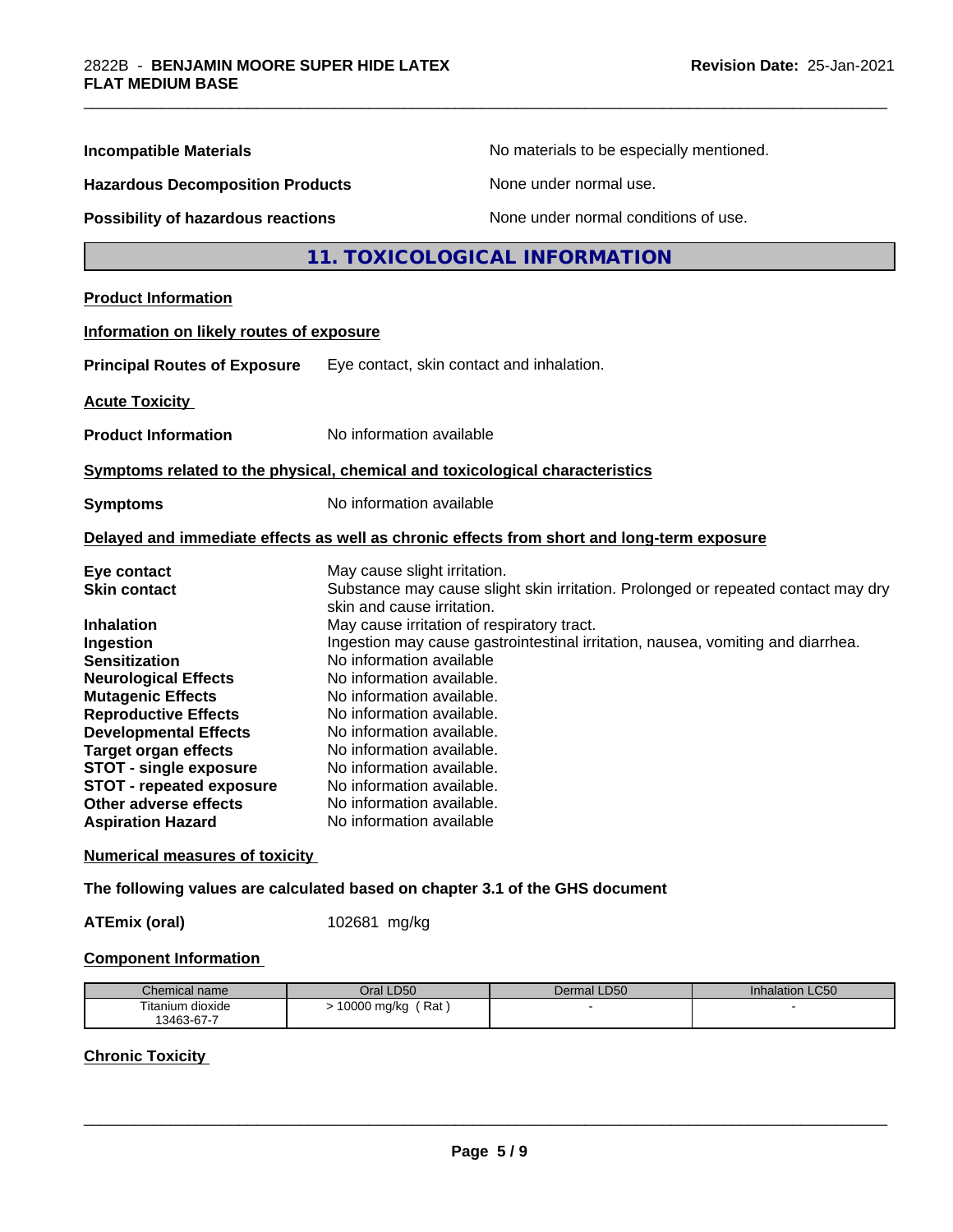#### **Carcinogenicity**

*The information below indicateswhether each agency has listed any ingredient as a carcinogen:.*

| <b>Chemical</b><br>name  | <b>IARC</b>                    | <b>NTP</b> | ດເ⊔າ<br>שטש |
|--------------------------|--------------------------------|------------|-------------|
|                          | .<br>2B<br>: Human<br>Possible |            | Listed      |
| $-1$<br>litanium dioxide | Carcinoɑen                     |            |             |

\_\_\_\_\_\_\_\_\_\_\_\_\_\_\_\_\_\_\_\_\_\_\_\_\_\_\_\_\_\_\_\_\_\_\_\_\_\_\_\_\_\_\_\_\_\_\_\_\_\_\_\_\_\_\_\_\_\_\_\_\_\_\_\_\_\_\_\_\_\_\_\_\_\_\_\_\_\_\_\_\_\_\_\_\_\_\_\_\_\_\_\_\_

• Although IARC has classified titanium dioxide as possibly carcinogenic to humans (2B), their summary concludes: "No significant exposure to titanium dioxide is thought to occur during the use of products in which titanium dioxide is bound to other materials, such as paint."

#### **Legend**

IARC - International Agency for Research on Cancer NTP - National Toxicity Program OSHA - Occupational Safety & Health Administration

**12. ECOLOGICAL INFORMATION**

# **Ecotoxicity Effects**

The environmental impact of this product has not been fully investigated.

#### **Product Information**

#### **Acute Toxicity to Fish**

No information available

#### **Acute Toxicity to Aquatic Invertebrates**

No information available

#### **Acute Toxicity to Aquatic Plants**

No information available

#### **Persistence / Degradability**

No information available.

#### **Bioaccumulation**

No information available.

#### **Mobility in Environmental Media**

No information available.

#### **Ozone**

No information available

#### **Component Information**

#### **Acute Toxicity to Fish**

Titanium dioxide  $LC50:$  > 1000 mg/L (Fathead Minnow - 96 hr.)

#### **Acute Toxicity to Aquatic Invertebrates**

No information available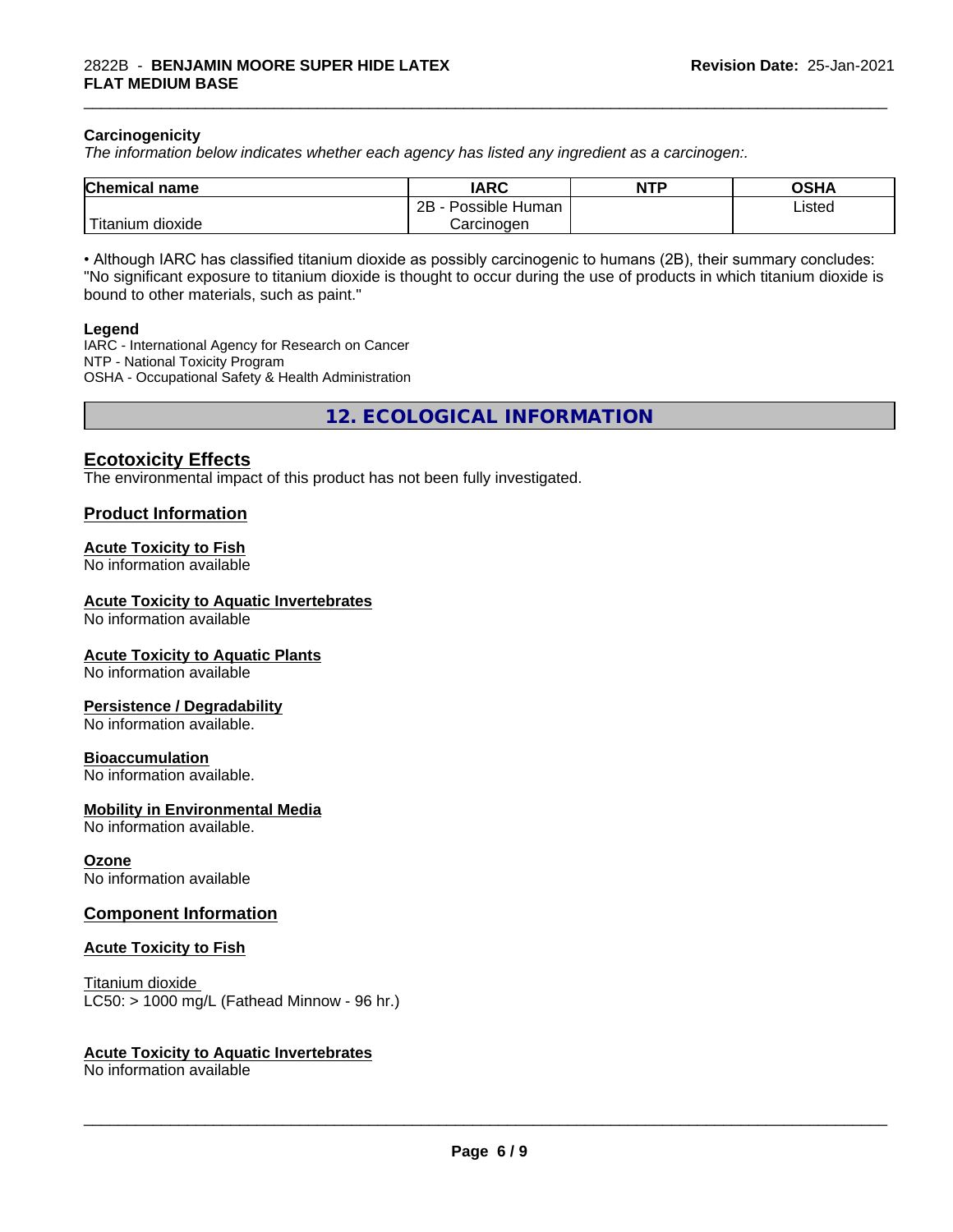#### **Acute Toxicity to Aquatic Plants**

No information available

| 13. DISPOSAL CONSIDERATIONS                                                                                                                                                                                               |
|---------------------------------------------------------------------------------------------------------------------------------------------------------------------------------------------------------------------------|
| Dispose of in accordance with federal, state, and local regulations. Local<br>requirements may vary, consult your sanitation department or state-designated<br>environmental protection agency for more disposal options. |
| 14. TRANSPORT INFORMATION                                                                                                                                                                                                 |
| Not regulated                                                                                                                                                                                                             |
| Not regulated                                                                                                                                                                                                             |
| Not regulated                                                                                                                                                                                                             |
| <b>15. REGULATORY INFORMATION</b>                                                                                                                                                                                         |
|                                                                                                                                                                                                                           |

\_\_\_\_\_\_\_\_\_\_\_\_\_\_\_\_\_\_\_\_\_\_\_\_\_\_\_\_\_\_\_\_\_\_\_\_\_\_\_\_\_\_\_\_\_\_\_\_\_\_\_\_\_\_\_\_\_\_\_\_\_\_\_\_\_\_\_\_\_\_\_\_\_\_\_\_\_\_\_\_\_\_\_\_\_\_\_\_\_\_\_\_\_

# **International Inventories**

| <b>TSCA: United States</b> | Yes - All components are listed or exempt. |
|----------------------------|--------------------------------------------|
| <b>DSL: Canada</b>         | Yes - All components are listed or exempt. |

# **Federal Regulations**

#### **SARA 311/312 hazardous categorization**

| Acute health hazard               | No |
|-----------------------------------|----|
| Chronic Health Hazard             | No |
| Fire hazard                       | Nο |
| Sudden release of pressure hazard | Nο |
| Reactive Hazard                   | Nο |

#### **SARA 313**

Section 313 of Title III of the Superfund Amendments and Reauthorization Act of 1986 (SARA). This product contains a chemical or chemicals which are subject to the reporting requirements of the Act and Title 40 of the Code of Federal Regulations, Part 372:

*None*

**Clean Air Act,Section 112 Hazardous Air Pollutants (HAPs) (see 40 CFR 61)**

This product contains the following HAPs:

*None*

# **US State Regulations**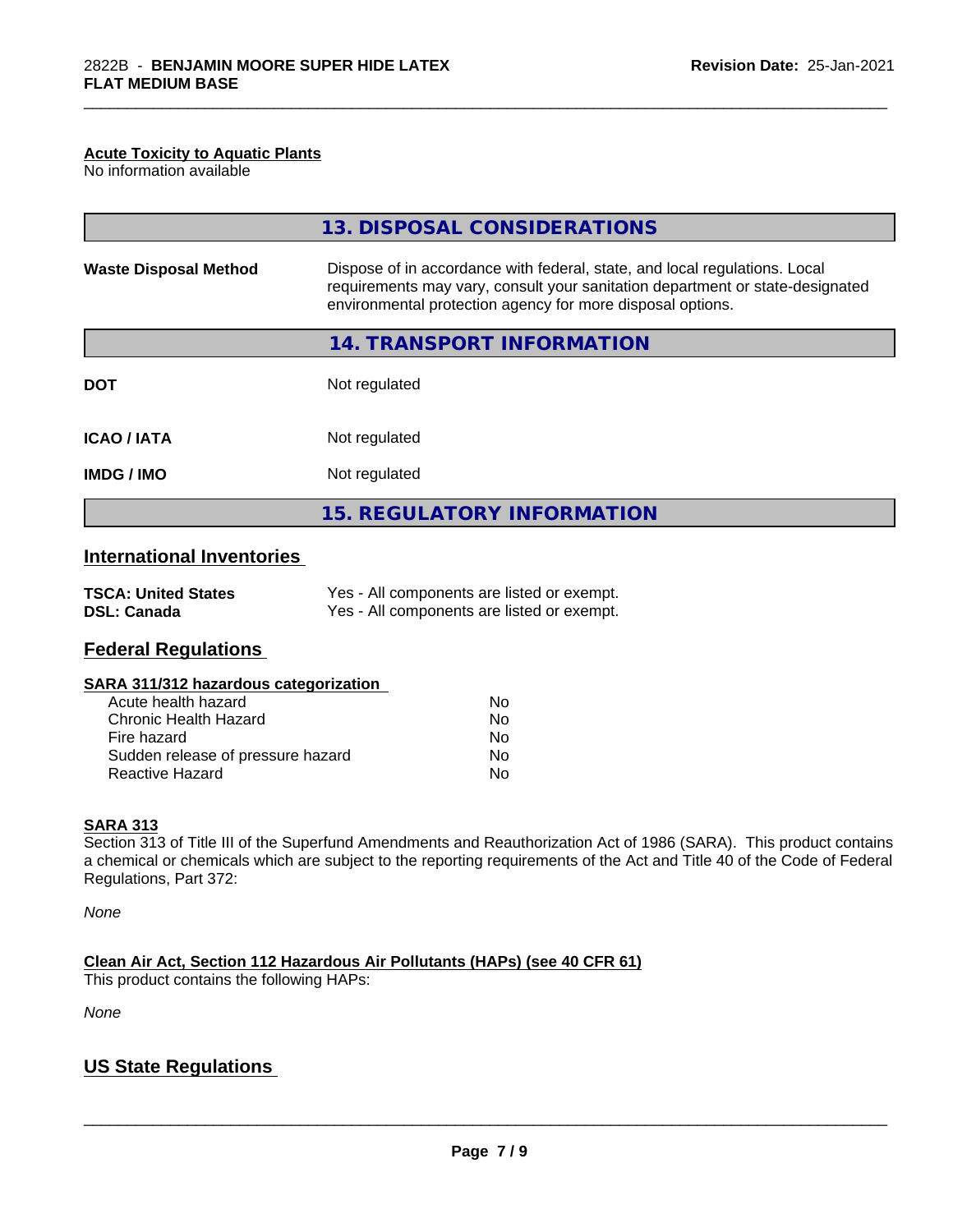# **California Proposition 65**

**AVIMARNING:** Cancer and Reproductive Harm– www.P65warnings.ca.gov

#### **State Right-to-Know**

| <b>Chemical name</b> | <b>Massachusetts</b> | <b>New Jersey</b> | Pennsylvania |
|----------------------|----------------------|-------------------|--------------|
| Limestone            |                      |                   |              |
| Titanium dioxide     |                      |                   |              |
| Diatomaceous earth   |                      |                   |              |

\_\_\_\_\_\_\_\_\_\_\_\_\_\_\_\_\_\_\_\_\_\_\_\_\_\_\_\_\_\_\_\_\_\_\_\_\_\_\_\_\_\_\_\_\_\_\_\_\_\_\_\_\_\_\_\_\_\_\_\_\_\_\_\_\_\_\_\_\_\_\_\_\_\_\_\_\_\_\_\_\_\_\_\_\_\_\_\_\_\_\_\_\_

#### **Legend**

X - Listed

# **16. OTHER INFORMATION**

**HMIS** - **Health:** 1 **Flammability:** 0 **Reactivity:** 0 **PPE:** -

#### **HMIS Legend**

- 0 Minimal Hazard
- 1 Slight Hazard
- 2 Moderate Hazard
- 3 Serious Hazard
- 4 Severe Hazard
- \* Chronic Hazard
- X Consult your supervisor or S.O.P. for "Special" handling instructions.

*Note: The PPE rating has intentionally been left blank. Choose appropriate PPE that will protect employees from the hazards the material will present under the actual normal conditions of use.*

*Caution: HMISÒ ratings are based on a 0-4 rating scale, with 0 representing minimal hazards or risks, and 4 representing significant hazards or risks. Although HMISÒ ratings are not required on MSDSs under 29 CFR 1910.1200, the preparer, has chosen to provide them. HMISÒ ratings are to be used only in conjunction with a fully implemented HMISÒ program by workers who have received appropriate HMISÒ training. HMISÒ is a registered trade and service mark of the NPCA. HMISÒ materials may be purchased exclusively from J. J. Keller (800) 327-6868.*

 **WARNING!** If you scrape, sand, or remove old paint, you may release lead dust. LEAD IS TOXIC. EXPOSURE TO LEAD DUST CAN CAUSE SERIOUS ILLNESS, SUCH AS BRAIN DAMAGE, ESPECIALLY IN CHILDREN. PREGNANT WOMEN SHOULD ALSO AVOID EXPOSURE.Wear a NIOSH approved respirator to control lead exposure. Clean up carefully with a HEPA vacuum and a wet mop. Before you start, find out how to protect yourself and your family by contacting the National Lead Information Hotline at 1-800-424-LEAD or log on to www.epa.gov/lead.

| <b>Prepared By</b>      | <b>Product Stewardship Department</b><br>Benjamin Moore & Co.<br>101 Paragon Drive<br>Montvale, NJ 07645<br>800-225-5554 |
|-------------------------|--------------------------------------------------------------------------------------------------------------------------|
| <b>Revision Date:</b>   | 25-Jan-2021                                                                                                              |
| <b>Revision Summary</b> | Not available                                                                                                            |